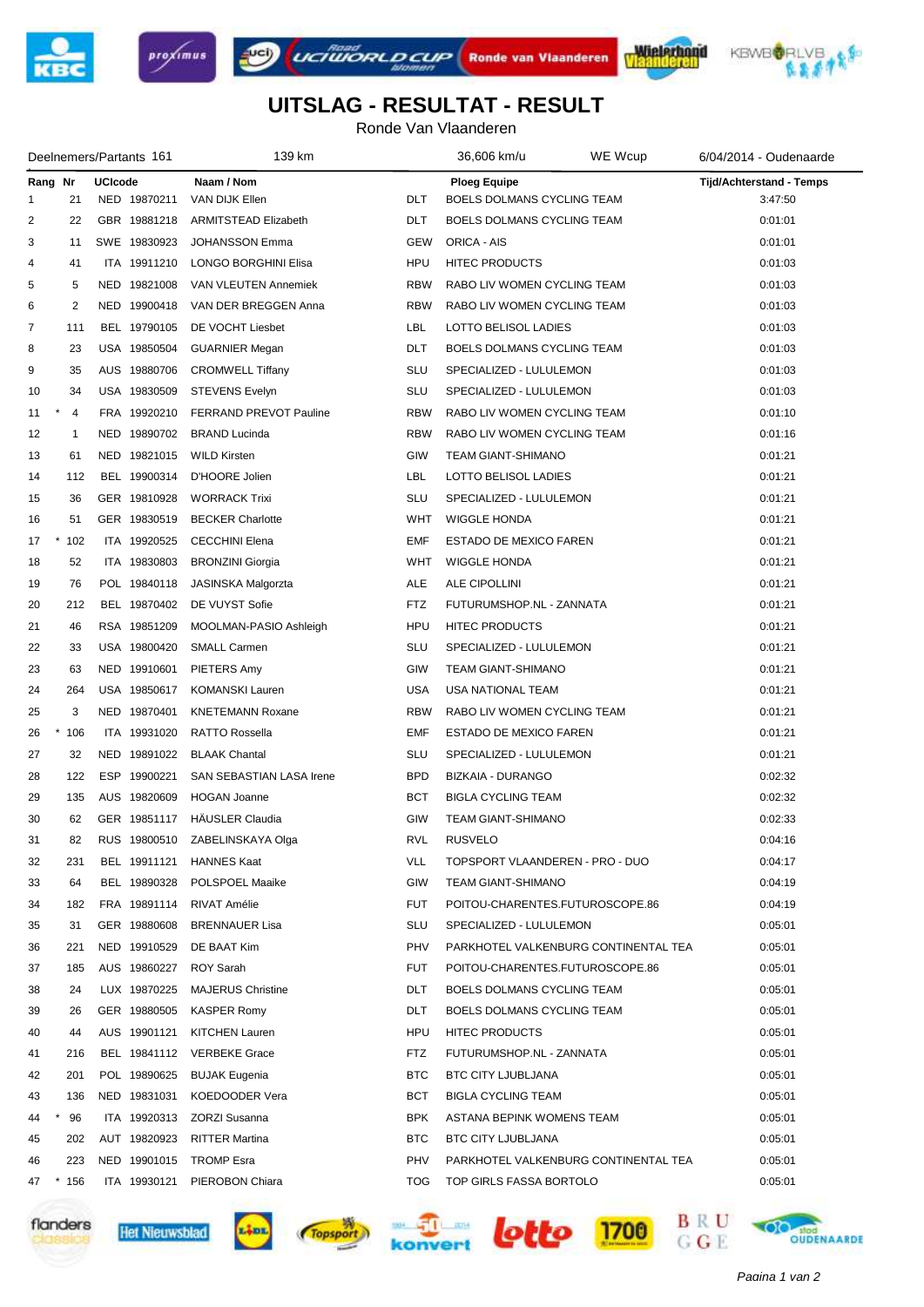



Ð







## **UITSLAG - RESULTAT - RESULT**

Ronde Van Vlaanderen

| Deelnemers/Partants 161       |        |                            | 139 km       |                                                        | 36,606 km/u                     | WE Wcup                              | 6/04/2014 - Oudenaarde |                                      |  |  |
|-------------------------------|--------|----------------------------|--------------|--------------------------------------------------------|---------------------------------|--------------------------------------|------------------------|--------------------------------------|--|--|
| Rang                          | Nr     | <b>UCIcode</b>             |              | Naam / Nom                                             |                                 | <b>Ploeg Equipe</b>                  |                        | <b>Tijd/Achterstand - Temps</b>      |  |  |
| 48                            | 146    |                            | ITA 19831110 | <b>TUIA Maria Adele</b>                                | SEF                             | SERVETTO FOOTON                      |                        | 0:05:01                              |  |  |
| 49                            | 214    |                            | NED 19810630 | PIJNENBORG Mascha                                      | <b>FTZ</b>                      | FUTURUMSHOP.NL - ZANNATA             |                        | 0:05:01                              |  |  |
| 50                            | 84     |                            | RUS 19880916 | <b>BURCHENKOVA Alexandra</b>                           | RVL                             | <b>RUSVELO</b>                       |                        | 0:05:01                              |  |  |
| 51                            | 213    |                            | BEL 19860408 | <b>DOM Annelies</b>                                    | FTZ                             | FUTURUMSHOP.NL - ZANNATA             |                        | 0:05:01                              |  |  |
| 52                            | 25     |                            | POL 19890816 | PAWLOWSKA Katarzyna                                    | DLT                             | BOELS DOLMANS CYCLING TEAM           |                        | 0:05:01                              |  |  |
| 53                            | 181    |                            | FRA 19870602 | <b>JEULAND Pascale</b>                                 | <b>FUT</b>                      | POITOU-CHARENTES.FUTUROSCOPE.86      |                        | 0:05:01                              |  |  |
| 54                            | 45     |                            | FRA 19890922 | <b>CORDON Audrey</b>                                   | HPU                             | <b>HITEC PRODUCTS</b>                |                        | 0:05:01                              |  |  |
| 55                            | 86     |                            | RUS 19841211 | KUCHINSKAYA Elena                                      | RVL                             | <b>RUSVELO</b>                       |                        | 0:05:01                              |  |  |
| 56                            | 54     |                            | SWE 19881024 | <b>FAHLIN Emilia</b>                                   | WHT                             | <b>WIGGLE HONDA</b>                  |                        | 0:05:01                              |  |  |
| 57                            | 6      |                            | NED 19850218 | <b>SLAPPENDEL Iris</b>                                 | <b>RBW</b>                      | RABO LIV WOMEN CYCLING TEAM          |                        | 0:05:01                              |  |  |
| 58                            | 71     |                            | ITA 19880802 | <b>BERLATO Elena</b>                                   | ALE                             | ALE CIPOLLINI                        |                        | 0:05:01                              |  |  |
| 59                            | 56     |                            | AUS 19880308 | <b>MULLENS Peta</b>                                    | WHT                             | <b>WIGGLE HONDA</b>                  |                        | 0:05:01                              |  |  |
| 60                            | 134    |                            | AUS 19820831 | <b>HEATHER Taryn</b>                                   | BCT                             | <b>BIGLA CYCLING TEAM</b>            |                        | 0:05:01                              |  |  |
| 61                            | 14     |                            | AUS 19871223 | <b>GILLOW Shara</b>                                    | GEW                             | <b>ORICA - AIS</b>                   |                        | 0:05:01                              |  |  |
| 62                            | 94     |                            | ITA 19941119 | <b>ARZUFFI Alice Maria</b>                             | <b>BPK</b>                      | ASTANA BEPINK WOMENS TEAM            |                        | 0:05:01                              |  |  |
| 63                            | 15     |                            | AUS 19881031 | <b>ELVIN Gracie</b>                                    | GEW                             | ORICA - AIS                          |                        | 0:05:01                              |  |  |
| 64                            | 75     |                            | ITA 19890916 | <b>CARRETTA Valentina</b>                              | ALE                             | ALE CIPOLLINI                        |                        | 0:05:01                              |  |  |
| 65                            | 261    |                            | USA 19790202 | <b>HALL Lauren</b>                                     | USA                             | USA NATIONAL TEAM                    |                        | 0:05:01                              |  |  |
| 66                            | 105    |                            | ITA 19740114 | LUPERINI Fabiana                                       | EMF                             | ESTADO DE MEXICO FAREN               |                        | 0:05:05                              |  |  |
| 67                            | 42     |                            | AUS 19901001 | <b>HOSKING Chloe</b>                                   | <b>HPU</b>                      | <b>HITEC PRODUCTS</b>                |                        | 0:05:05                              |  |  |
| 68                            | 65     |                            | SWE 19810208 | <b>MUSTONEN Sara</b>                                   | GIW                             | <b>TEAM GIANT-SHIMANO</b>            |                        | 0:05:05                              |  |  |
| 69                            | 211    |                            | BEL 19881209 | <b>BRULEE Latoya</b>                                   | <b>FTZ</b>                      | FUTURUMSHOP.NL - ZANNATA             |                        | 0:05:53                              |  |  |
| 70                            | 83     |                            | LTU 19860214 | CILVINAITE Inga                                        | RVL                             | <b>RUSVELO</b>                       |                        | 0:06:41                              |  |  |
| 71                            | 132    |                            | AUT 19910721 | <b>HAHN</b> Jacqueline                                 | BCT                             | <b>BIGLA CYCLING TEAM</b>            |                        | 0:06:41                              |  |  |
| 72                            | 55     |                            | ESP 19871018 | SANCHIS CHAFER Anna                                    | WHT                             | <b>WIGGLE HONDA</b>                  |                        | 0:06:41                              |  |  |
| 73                            | 66     |                            | NED 19951018 | <b>MACKAIJ Floortje</b>                                | GIW                             | <b>TEAM GIANT-SHIMANO</b>            |                        | 0:07:10                              |  |  |
| 74                            | 161    |                            | ITA 19930716 | <b>VIECELI Lara</b>                                    | <b>MIC</b>                      | S.C. MICHELA FANINI ROX              |                        | 0:07:10                              |  |  |
| 75                            | 253    |                            | DEN 19950823 | LUDWIG Cecilie Uttrup                                  | TRY                             | <b>TEAM RYTGER</b>                   |                        | 0:07:10                              |  |  |
| 76                            | 262    |                            | USA 19940818 | RYAN Alexis                                            | USA                             | USA NATIONAL TEAM                    |                        | 0:07:10                              |  |  |
| 77                            | 203    |                            | SLO 19890607 | <b>BATAGELJ Polona</b>                                 | <b>BTC</b>                      | <b>BTC CITY LJUBLJANA</b>            |                        | 0:07:10                              |  |  |
| 78                            | 143    |                            | RUS 19870618 | POTOKINA Anna                                          | <b>SEF</b>                      | SERVETTO FOOTON                      |                        | 0:07:10                              |  |  |
| 79                            | 115    |                            | AUS 19921231 | <b>CURE Amy</b>                                        | LBL                             | LOTTO BELISOL LADIES                 |                        | 0:07:13                              |  |  |
| 80                            | 263    |                            | USA 19910708 | <b>KINSELLA Maura</b>                                  | <b>USA</b>                      | USA NATIONAL TEAM                    |                        | 0:07:13                              |  |  |
| 81                            | 113    |                            | BEL 19870512 | <b>DECROIX Lieselot</b>                                | LBL                             | LOTTO BELISOL LADIES                 |                        | 0:07:13                              |  |  |
| 82                            | 222    |                            | NED 19760728 | VAN DEN HOEK Bianca                                    | PHV                             | PARKHOTEL VALKENBURG CONTINENTAL TEA |                        | 0:08:21                              |  |  |
| 83                            | 92     |                            | ITA 19940703 | STRICKER Anna Zita Maria                               | <b>BPK</b>                      | ASTANA BEPINK WOMENS TEAM            |                        | 0:08:21                              |  |  |
| 84                            | $*175$ |                            | ESP 19940101 | GUTIERREZ RUIZ Sheyla                                  | LKT                             | <b>LOINTEK</b>                       |                        | 0:08:21                              |  |  |
| 85                            | $*186$ |                            | FRA 19920112 | <b>BRAVARD Charlotte</b>                               | <b>FUT</b>                      | POITOU-CHARENTES.FUTUROSCOPE.86      |                        | 0:08:21                              |  |  |
| 86                            | 232    |                            | BEL 19940122 | <b>DRUYTS Jessy</b>                                    | <b>VLL</b>                      | TOPSPORT VLAANDEREN - PRO - DUO      |                        | 0:09:57                              |  |  |
|                               |        |                            |              | *: U23 classification / Classification Moins de 23 ans |                                 |                                      |                        |                                      |  |  |
|                               |        | <b>Gestart / Partants:</b> | 161          | Aangekomen / Arrivés :                                 |                                 | 86                                   | Opgaven / Abandons :   | 75                                   |  |  |
| Niet gestart / Non partants : |        |                            |              | 1                                                      | Buiten tijd / Hors delai :<br>0 |                                      |                        | Gediskwalificeerd / Disqualifiee : 0 |  |  |







![](_page_1_Picture_11.jpeg)

![](_page_1_Picture_12.jpeg)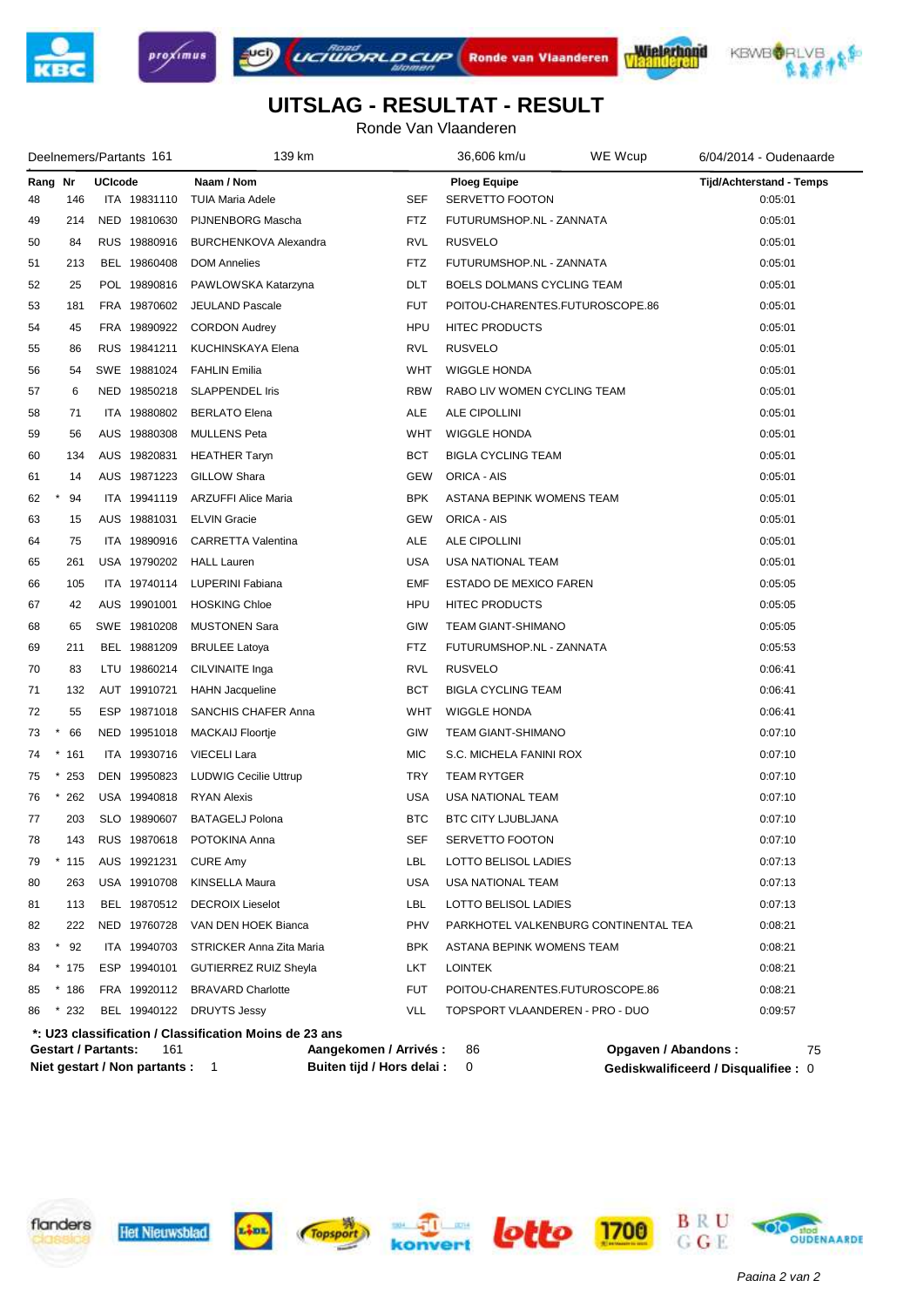![](_page_2_Picture_0.jpeg)

## *WORLD CUP TEAM RANKING RONDE VAN VLAANDEREN 06/04/2014*

| ΡI           |            | Equipe / Team                      |              |  |  |
|--------------|------------|------------------------------------|--------------|--|--|
| 1            | <b>DLT</b> | <b>BOELS DOLMANS CYCLING TEAM</b>  | 255          |  |  |
| $\mathbf{2}$ | <b>RBW</b> | <b>RABO LIV WOMEN CYCLING TEAM</b> | 148          |  |  |
| 3            | <b>GEW</b> | <b>ORICA - AIS</b>                 | 85           |  |  |
| 4            | <b>HPU</b> | <b>HITEC PRODUCTS</b>              | 70           |  |  |
| 5            | <b>SLU</b> | <b>SPECIALIZED - LULULEMON</b>     | 67           |  |  |
| 6            | <b>LBL</b> | <b>LOTTO BELISOL LADIES</b>        | 54           |  |  |
| 7            | GIW        | <b>TEAM GIANT-SHIMANO</b>          | 16           |  |  |
| 8            | <b>WHT</b> | <b>WIGGLE HONDA</b>                | 16           |  |  |
| 9            | <b>EMF</b> | <b>ESTADO DE MEXICO FAREN</b>      | 8            |  |  |
| 10           | <b>ALE</b> | <b>ALE CIPOLLINI</b>               | 4            |  |  |
| 11           | <b>FTZ</b> | <b>FUTURUMSHOP.NL - ZANNATA</b>    | $\mathbf{2}$ |  |  |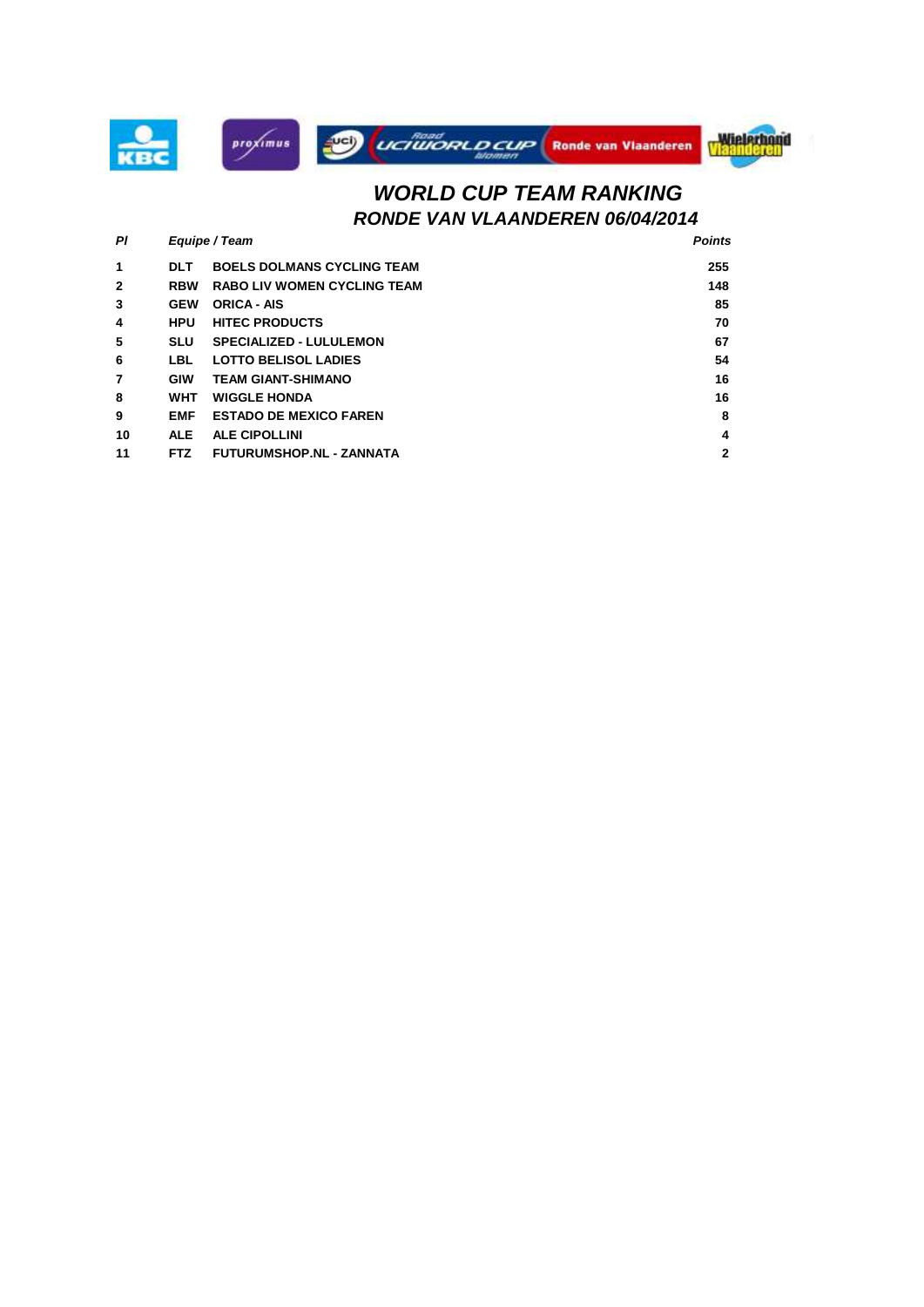![](_page_3_Picture_0.jpeg)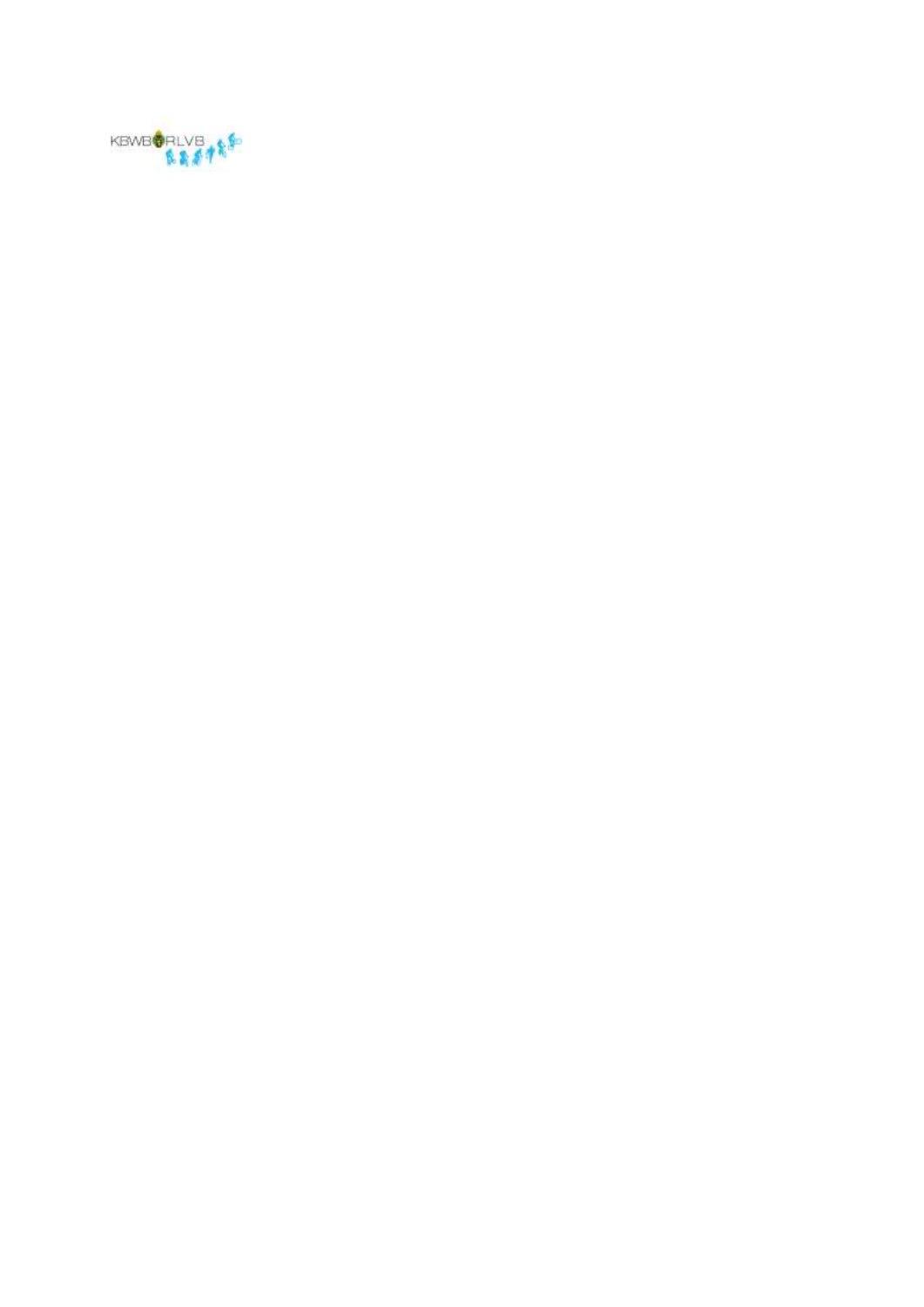![](_page_4_Picture_0.jpeg)

![](_page_4_Picture_1.jpeg)

![](_page_4_Picture_3.jpeg)

Wielerhond

# **WORLD CUP MOUNTAIN CLASSIFICATION**

**Ronde Van Vlaanderen 6/04/2014 - Oudenaarde**

| /04/2014 - Oudenaarde |  |
|-----------------------|--|
|                       |  |

| Rank Nr | <b>UCIcode</b>         | <b>Name</b>             | Team                              | <b>Points</b> |
|---------|------------------------|-------------------------|-----------------------------------|---------------|
|         | GPM 1 Leberg           |                         |                                   |               |
|         | 3 NED 19870401         | <b>KNETEMANN Roxane</b> | RABO LIV WOMEN CYCLING TEAM       | 6             |
| 2       | 14 AUS 19871223        | <b>GILLOW Shara</b>     | ORICA - AIS                       | 4             |
| 3       | 2 NED 19900418         | VAN DER BREGGEN Anna    | RABO LIV WOMEN CYCLING TEAM       | 2             |
|         | <b>GPM 2 Paterberg</b> |                         |                                   |               |
|         | NED 19870211<br>21.    | VAN DIJK Ellen          | <b>BOELS DOLMANS CYCLING TEAM</b> | 6             |
| 2       | 11 SWE 19830923        | JOHANSSON Emma          | ORICA - AIS                       | 4             |
| 3       | 22 GBR 19881218        | ARMITSTEAD Elizabeth    | BOELS DOLMANS CYCLING TEAM        | 2             |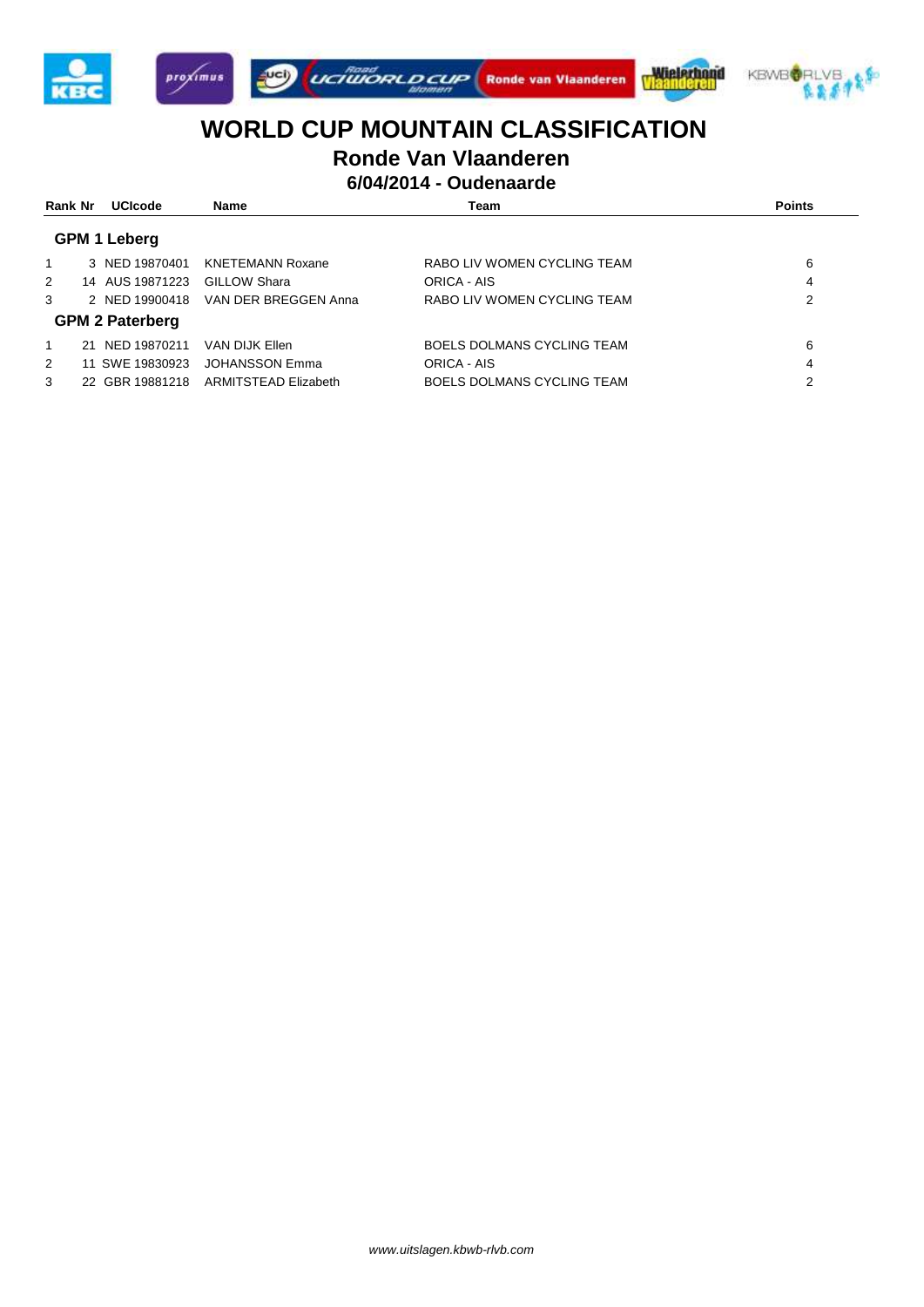![](_page_5_Picture_0.jpeg)

![](_page_5_Picture_1.jpeg)

![](_page_5_Picture_2.jpeg)

## **Ronde Van Vlaanderen WORLD CUP SPRINT CLASSIFICATION**

| <b>RanK Nr</b> | <b>UCIcode</b>       | Name                                 | Team                       | <b>Points</b> |
|----------------|----------------------|--------------------------------------|----------------------------|---------------|
|                | <b>Rush 1 Finish</b> |                                      |                            |               |
| -21            |                      | NED 19870211 VAN DIJK Ellen          | BOELS DOLMANS CYCLING TEAM |               |
|                |                      | 22 GBR 19881218 ARMITSTEAD Elizabeth | BOELS DOLMANS CYCLING TEAM |               |
|                |                      | 11 SWE 19830923 JOHANSSON Emma       | ORICA - AIS                |               |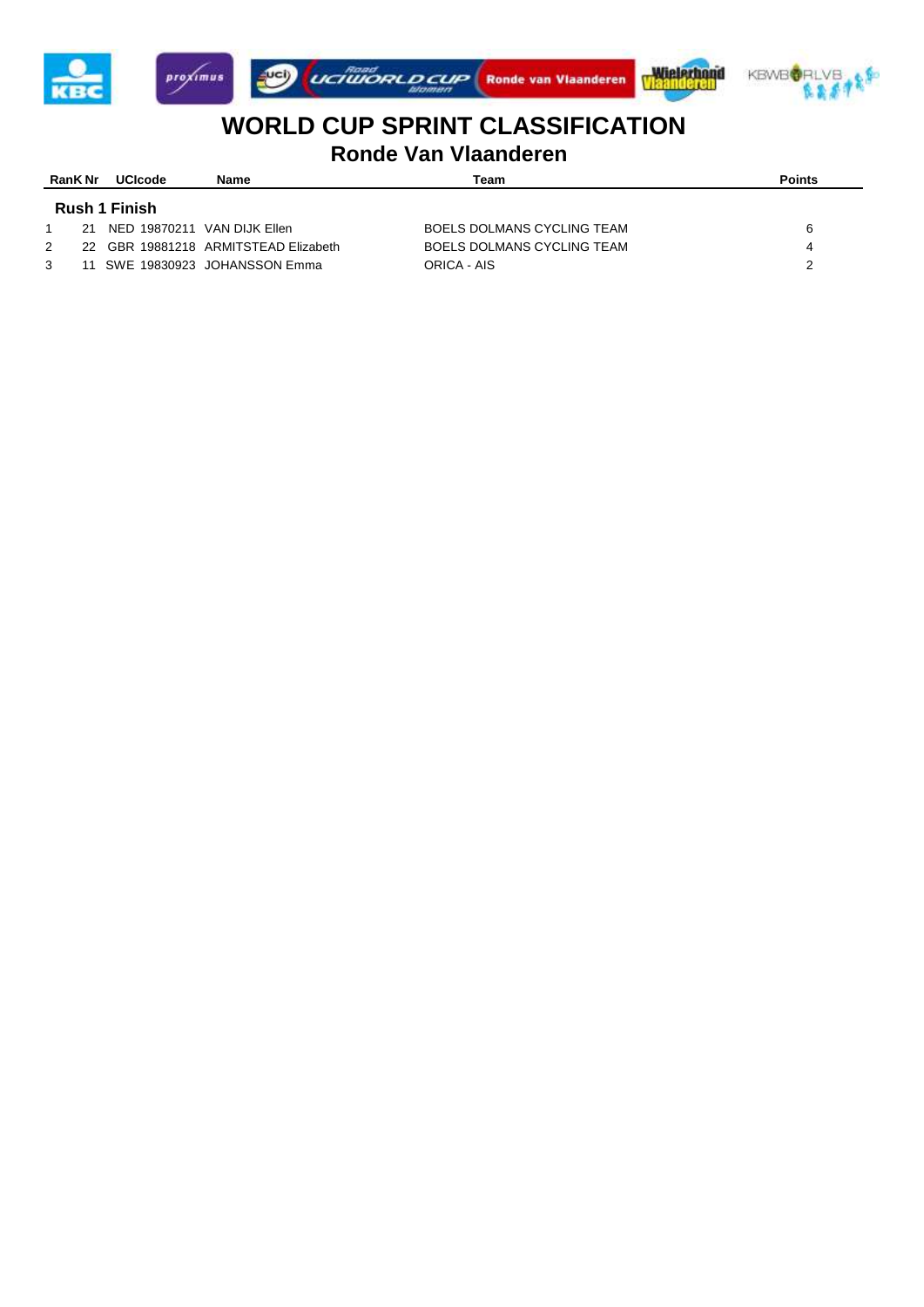![](_page_6_Picture_0.jpeg)

## *WORLD CUP GENERAL TEAM RANKING*

 *AFTER RONDE VAN VLAANDEREN*

| PI           | Team       |                                    | <b>Points</b>  |
|--------------|------------|------------------------------------|----------------|
| 1            | <b>DLT</b> | <b>BOELS DOLMANS CYCLING TEAM</b>  | 574            |
| $\mathbf{2}$ | <b>RBW</b> | <b>RABO LIV WOMEN CYCLING TEAM</b> | 471            |
| 3            | <b>GEW</b> | <b>ORICA - AIS</b>                 | 240            |
| 4            | <b>SLU</b> | <b>SPECIALIZED - LULULEMON</b>     | 175            |
| 5            | <b>HPU</b> | <b>HITEC PRODUCTS</b>              | 144            |
| 6            | <b>GIW</b> | <b>TEAM GIANT-SHIMANO</b>          | 142            |
| 7            | <b>ALE</b> | <b>ALE CIPOLLINI</b>               | 91             |
| 8            | <b>BPK</b> | <b>ASTANA BEPINK WOMENS TEAM</b>   | 85             |
| 9            | <b>LBL</b> | <b>LOTTO BELISOL LADIES</b>        | 66             |
| 10           | <b>WHT</b> | <b>WIGGLE HONDA</b>                | 50             |
| 11           | <b>EMF</b> | <b>ESTADO DE MEXICO FAREN</b>      | 47             |
| $12 \,$      | <b>RVL</b> | <b>RUSVELO</b>                     | 46             |
| 13           | <b>BTC</b> | <b>BTC CITY LJUBLJANA</b>          | 18             |
| 14           | <b>FUT</b> | POITOU-CHARENTES.FUTUROSCOPE.8     | 10             |
| 15           | <b>TOG</b> | <b>TOP GIRLS FASSA BORTOLO</b>     | 8              |
| 16           | <b>FTZ</b> | <b>FUTURUMSHOP.NL - ZANNATA</b>    | $\overline{2}$ |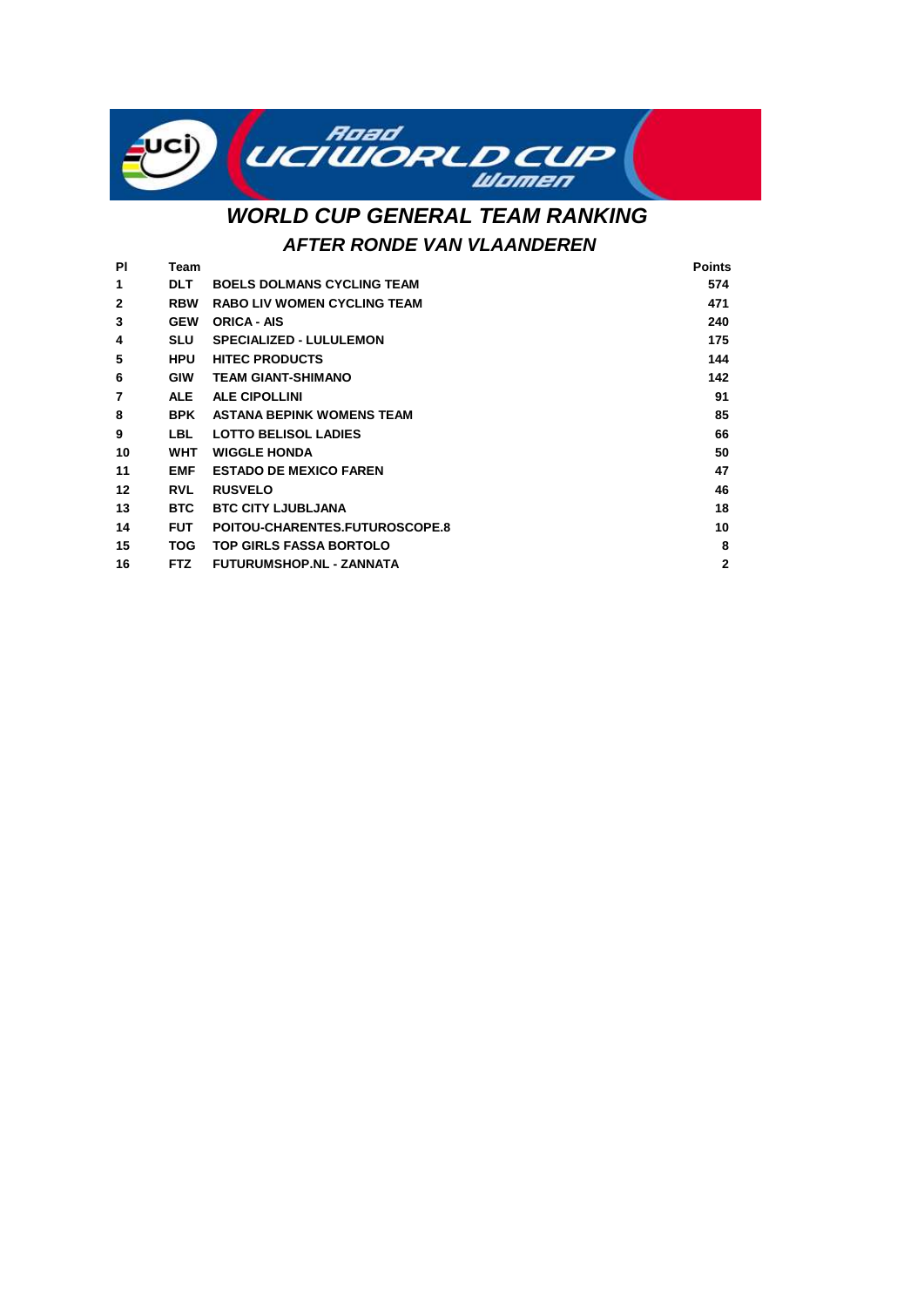![](_page_7_Picture_0.jpeg)

## **WORLD CUP GENERAL MOUNTAIN CLASSIFICATION**

## **na wedstrijd van Ronde Van Vlaanderen - 6/04/2014**

| RanK           | <b>UCIcode</b> | Name                                | Team                              | <b>Points</b> |  |
|----------------|----------------|-------------------------------------|-----------------------------------|---------------|--|
| 1              |                | NED 19900418 VAN DER BREGGEN Anna   | RABO LIV WOMEN CYCLING TEAM       | 8             |  |
| 2              | NED 19870211   | VAN DIJK Ellen                      | BOELS DOLMANS CYCLING TEAM        | 6             |  |
| 3              | NED 19910601   | PIETERS Amy                         | TEAM GIANT-SHIMANO                | 6             |  |
| 4              |                | NED 19870401 KNETEMANN Roxane       | RABO LIV WOMEN CYCLING TEAM       | 6             |  |
| 5              |                | BLR 19890206 AMIALIUSIK Alena       | ASTANA BEPINK WOMENS TEAM         | 6             |  |
| 6              |                | RSA 19851209 MOOLMAN-PASIO Ashleigh | <b>HITEC PRODUCTS</b>             | 4             |  |
| $\overline{7}$ |                | SWE 19830923 JOHANSSON Emma         | ORICA - AIS                       | 4             |  |
| 8              |                | AUS 19871223 GILLOW Shara           | ORICA - AIS                       | 4             |  |
| 9              | NED 19821015   | WILD Kirsten                        | TEAM GIANT-SHIMANO                | 2             |  |
| 10             |                | GBR 19881218 ARMITSTEAD Elizabeth   | <b>BOELS DOLMANS CYCLING TEAM</b> | 2             |  |